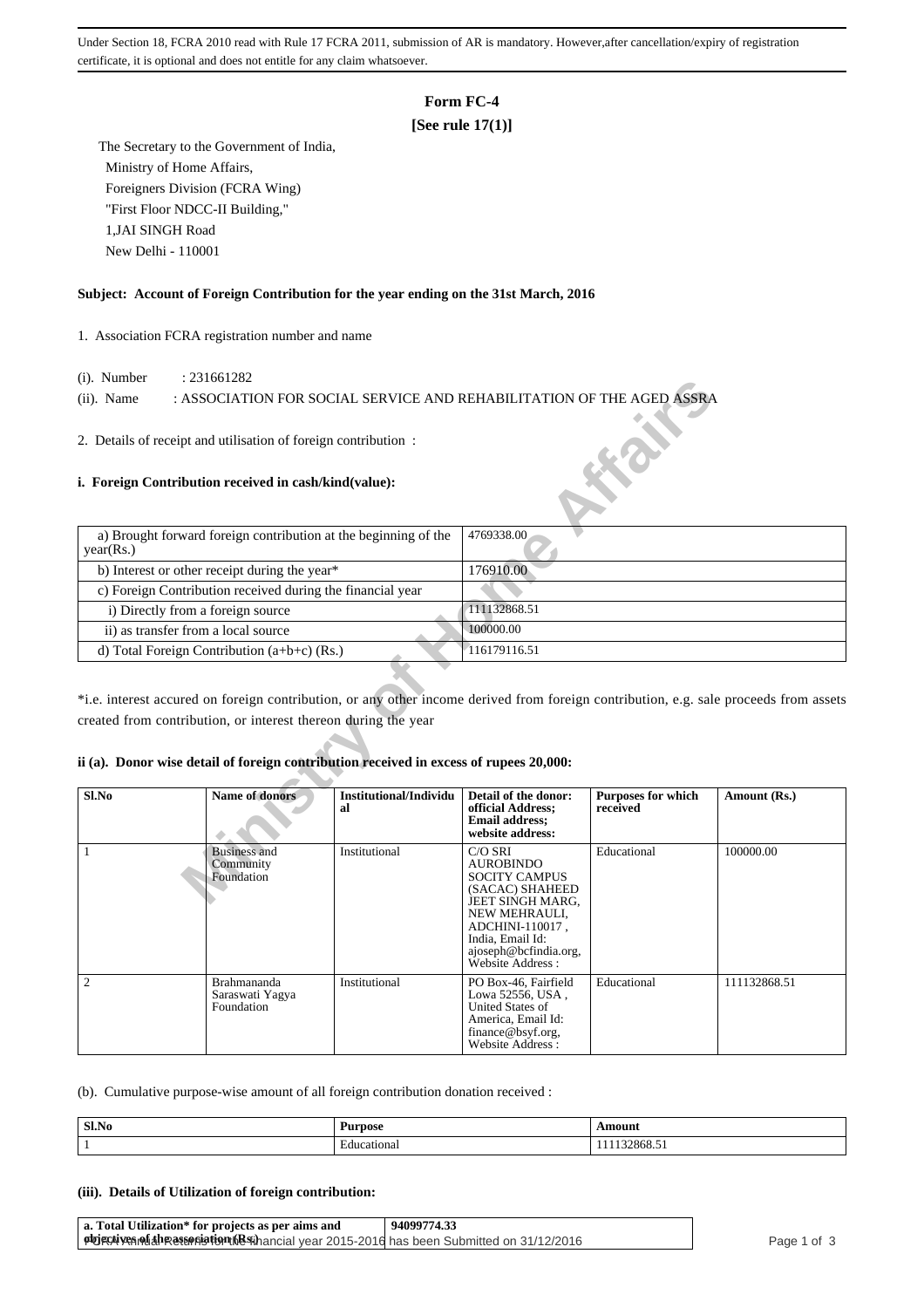Under Section 18, FCRA 2010 read with Rule 17 FCRA 2011, submission of AR is mandatory. However,after cancellation/expiry of registration certificate, it is optional and does not entitle for any claim whatsoever.

| b. Total Administrative Exprenses as provided in Rule<br>5, FCRA 2011 (Rs.) | 15565353.49  |
|-----------------------------------------------------------------------------|--------------|
| c. Total invested in term deposits $(Rs.)$                                  | 742842.00    |
| d. Total Purchase of fresh assets (Rs.)                                     | 1279419.00   |
| Total utilization in the year(Rs.) $(a+b+d)$                                | 110944546.82 |

\* It is affirmed that the utilisation of foreign contribution is not in contravention of the provisions contained in proviso to Sction 9(e) and Section 12(4)(f) of the Act which states that the acceptance of foreign contribution is not likely to affect prejudically.

- (A) the soverignty and integrity of india; or.
- (B) the security, strategic, scientific or echnomic interest of the state; or
- (C) the public interest; or
- (D) freedom or fairness of election to any legistature; or

| Sl.No | <b>Name of Bank</b> | <b>Branch Address</b> (With<br>pincode)                                              | <b>IFSC Code</b>   | <b>Account No</b> |
|-------|---------------------|--------------------------------------------------------------------------------------|--------------------|-------------------|
|       | ICICI BANK LTD      | C BLOCK PACHIM<br>⊦MARG VASANT VIHAR<br>NEW DELHI 110057, NEW<br>DELHI. Delhi. Delhi | <b>ICIC0000065</b> | XXXXXXXX5663      |

|                                                                                                                                                                         | (D) freedom or fairness of election to any legistature; or |                                                                                                                                                   |                    |                   |
|-------------------------------------------------------------------------------------------------------------------------------------------------------------------------|------------------------------------------------------------|---------------------------------------------------------------------------------------------------------------------------------------------------|--------------------|-------------------|
|                                                                                                                                                                         | (E) friendly relations with any foreign state; or          |                                                                                                                                                   |                    |                   |
|                                                                                                                                                                         |                                                            | (F) harmony between religious, racial, social, lingusitic or relgional groups, castes or communities                                              |                    |                   |
| iv. Balance of unutilized foreign contribution, in<br>cash/bank, at the end of the year(Rs.):<br>v. Total number of foreigner working(salaried/in<br>honorary capacity. |                                                            | 5234569.69<br>$\Omega$<br>3. (a) Details of designated Fc bank account for receipt of Foreign Contribution (As on 31st March of the year ending): |                    |                   |
| Sl.No                                                                                                                                                                   | <b>Name of Bank</b>                                        | <b>Branch Address</b> (With<br>pincode)                                                                                                           | <b>IFSC Code</b>   | <b>Account No</b> |
| $\mathbf{1}$                                                                                                                                                            | <b>ICICI BANK LTD</b>                                      | C BLOCK PACHIM<br>MARG VASANT VIHAR<br>NEW DELHI 110057, NEW<br>DELHI, Delhi, Delhi                                                               | <b>ICIC0000065</b> | XXXXXXXX5663      |
| 3. (b) Details of all utilization bank accounts for utilization of Foregin Contribution (As on 31st March of the year ending)                                           |                                                            |                                                                                                                                                   |                    |                   |
| Sl.No                                                                                                                                                                   | <b>Name of Bank</b>                                        | <b>Branch Address</b> (With<br>pincode)                                                                                                           | <b>IFSC Code</b>   | <b>Account No</b> |
| $\mathbf{1}$                                                                                                                                                            | <b>AXIS BANK</b>                                           | <b>Ground Floor First Floor</b><br><b>Basement Plot No 7 Block</b><br>6-7 Local Shopping<br>Complex Safdarjung<br>Enclave, Delhi, Delhi, Delhi    | UTIB0001358        | XXXXXXXXXX4455    |
| $\overline{c}$                                                                                                                                                          | <b>AXIS BANK</b>                                           | <b>Ground Floor First Floor</b><br>Basement Plot No 7 Block<br>6-7 Local Shopping<br>Complex Safdarjung<br>Enclave, New Delhi, Delhi,<br>Delhi    | UTIB0001358        | XXXXXXXXXXX5814   |
| 3                                                                                                                                                                       | <b>AXIS BANK</b>                                           | <b>Ground Floor First Floor</b><br>Basement Plot No 7 Block<br>6-7 Local Shopping<br>Complex Safdarjung<br>Enclave, Delhi, Delhi, Delhi           | UTIB0001358        | XXXXXXXXXX4081    |
| 4                                                                                                                                                                       | <b>AXIS BANK</b>                                           | <b>Ground Floor First Floor</b><br>Basement Plot No / Block<br>6-7 Local Shopping<br>Complex Safdarjung<br>Enclave, Delhi, Delhi, Delhi           | UTIB0001358        | XXXXXXXXXXX6252   |